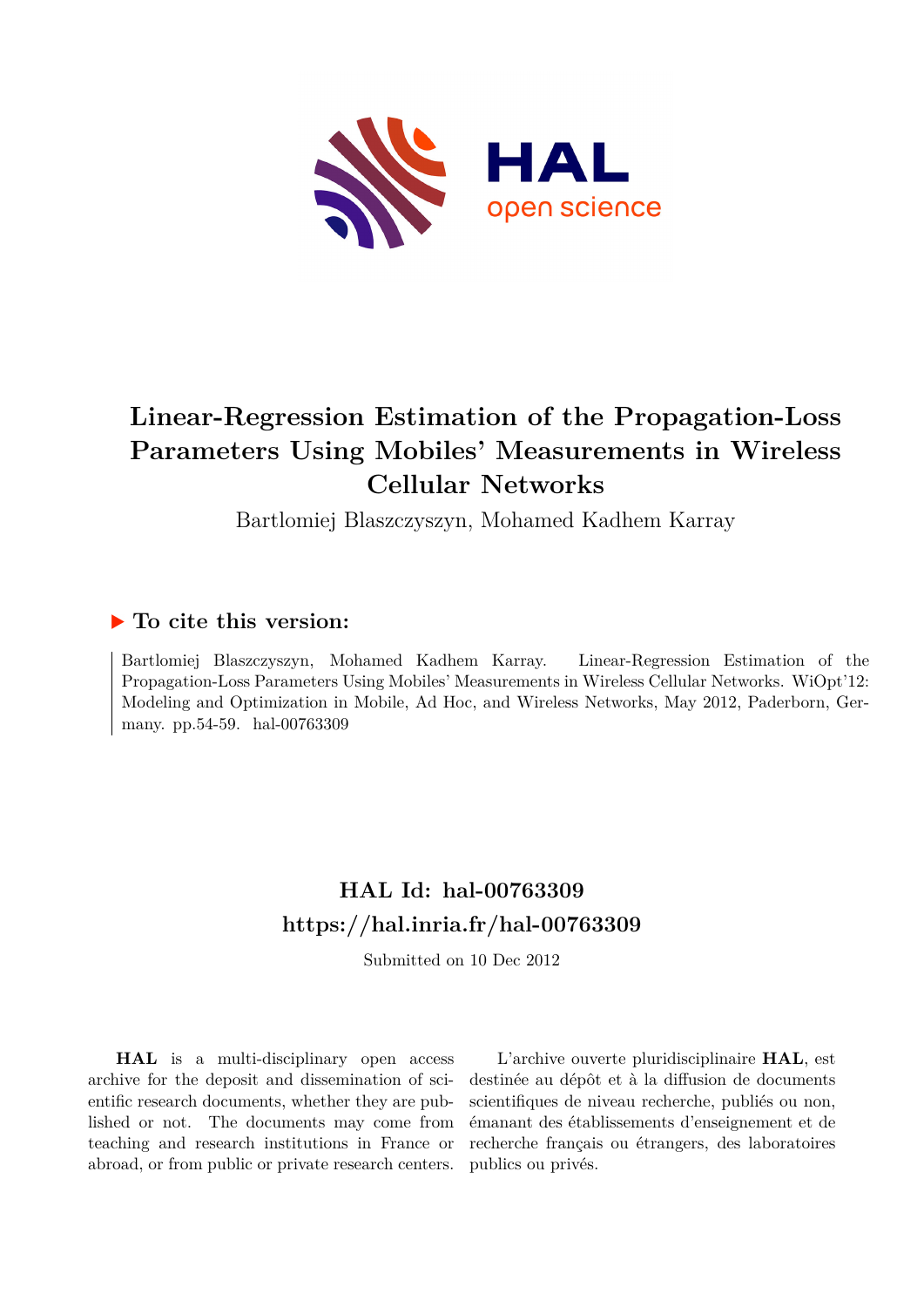# Linear-Regression Estimation of the Propagation-Loss Parameters Using Mobiles' Measurements in Wireless Cellular **Networks**

Bartłomiej Błaszczyszyn INRIA-ENS 23 Avenue d'Italie, 75214 Paris, France Email: Bartek.Blaszczyszyn@ens.fr

Mohamed Kadhem Karray Orange Labs 38/40 rue Général Leclerc, 92794 Issy-les-Moulineaux, France Email: mohamed.karray@orange.com

*Abstract*—We propose a new linear-regression model for the estimation of the path-loss exponent and the parameters of the shadowing from the propagation-loss data collected by the mobiles with respect to their serving base stations. The difficulty consists in deriving the parameters of the distribution of the propagation loss with respect to an arbitrary base station from these regarding the strongest one. The proposed solution is based on a simple, explicit relation between the two distributions in the case of infinite Poisson network and on the convergence of an arbitrary regular (in particular hexagonal) network to the Poisson one with increasing variance of the shadowing. The new approach complements existing methods, in particular the one based on COST Walfisch-Ikegami model, which does not allow for the shadowing estimation and is not suited for indoor scenario.

*Index Terms*—Path-loss exponent, log-normal shadowing, cellular network, outdoors/indoors, linear regression, hexagonal, Poisson, comparison.

#### I. INTRODUCTION

Modeling of the propagation loss is an important element of the design and performance analysis of wireless systems. This propagation loss results from various physical mechanisms such as reflection, diffraction, scattering and multi-path interference; [1, §3.4]. In the statistical approach, the propagation loss is typically modeled by three factors: *deterministic function of the distance*, which represents average path-loss on the given distance in the network, and two random variables, called *shadowing* and *fading* ([2]) normalized to have mean one, that take into account in a statistical manner the deviation from this average, observed for each particular pair of emitter and receiver. The deterministic path loss function is commonly assumed to be of the form  $(Kr)^{\beta}$  where  $K, \beta$  are constants, with β called *path-loss exponent*. Shadowing S, which takes into account reflection, diffraction, and scattering, is often assumed to have *log-normal distribution*, with  $\mathbf{E}[S] = 1$ , and parametrized by its variance or, more often, the standard deviation  $\sigma_{dB(S)}$  of S expressed in dB (sometimes called *logarithmic standard deviation*). Fading, that takes into account additional small-distance-(and-time)-scale variability due to multi-path interference will not be considered in this paper (hence we are interested in the propagation-loss averaged over this small-scale variability).

The parameters of this simple model need to be specified for every given network scenario. The path-loss exponent  $\beta$  and the constant  $K$  for outdoor communications (when the mobile is outside a building) are usually taken from generic models (like Okumura-Hata's or Walfisch-Ikegami). There are no well established analogous models for indoor communications (mobile inside a building). Regarding the shadowing,  $\sigma_{dB(S)}$  is usually estimated from exhaustive, time consuming and costly real-network measurements.

In this paper we propose a novel approach consisting in estimation of the path-loss exponent  $\beta$  and some function of K and  $\sigma_{dB(S)}$  of the shadowing (precisely the value of  $K =$  $K/\sqrt{\mathbf{E}[S^{2/\beta}]}$ ) directly from the measurements regarding the propagation loss between base stations (BS) and their served mobiles, usually collected by the operators.

The method is valid regardless of the (indoor or outdoor) scenario. For outdoor scenario, our model can be validated (regarding the path-loss exponent  $\beta$ ) and combined (to fix the normalizing constant  $K$ ) with Okumura-Hata's or Walfisch-Ikegami model, thus allowing to estimate  $\sigma_{dB(S)}$  of the outdoor shadowing without additional real-network measurements.

Even if one does not have any additional information to estimate separately K and  $\sigma_{dB(S)}$ , knowing the value of  $\tilde{K}$ is enough to express the distribution of many quantities of interest related to propagation, like path-loss with respect to the serving BS, or the interference factor.

Our approach is based on the following two facts:

- A sufficiently large Hexagonal ("regular") network of BS, subject to sufficiently large variance of the shadowing, is perceived at a given location statistically in the same manner (we make this precise using Kolmogorov-Smirnov tests) as some equivalent infinite Poisson (equivalent "irregular") network of BS without shadowing. This means that the joint distribution of the propagation-losses from the strongest BS, second-strongest, and so on, tend to be equal in the two models.
- For the infinite Poisson network of base stations, there exists a simple analytical expression for the cumulative distribution function (cdf) of the propagation loss be-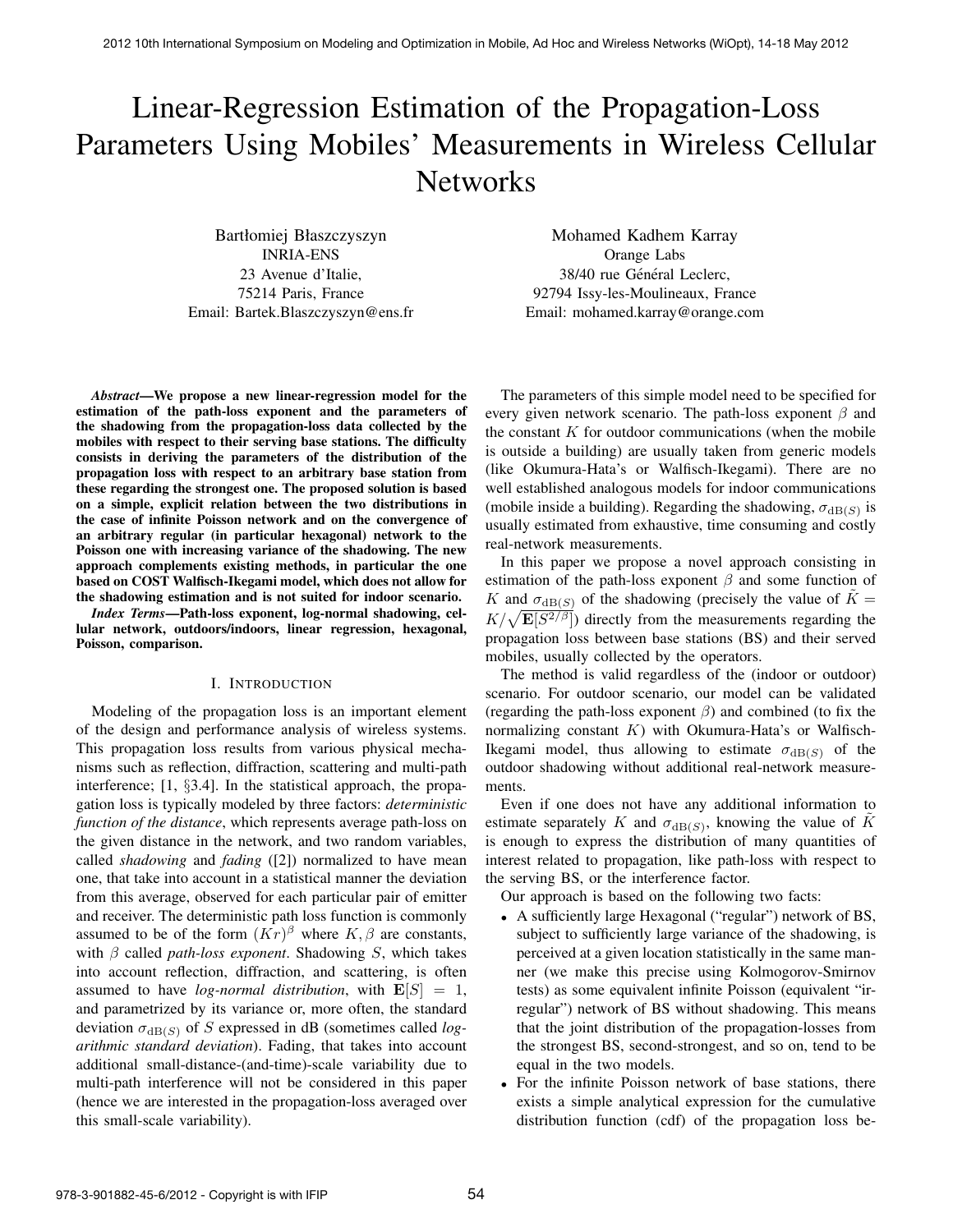tween a given location and the corresponding strongest BS.

Fitting the expression for the cdf in the equivalent "irregular" (Poisson) network to the data collected by mobiles, allows to estimate the path-loss exponent  $\beta$  and the value of K. Moreover, on a doubly logarithmic scale, this fitting boils down to a simple linear regression problem, with  $2/\beta$  exponent being the multiplicative factor.

#### *A. Related works*

There are several models for propagation loss in outdoors. Deterministic ("exact") techniques, such as the ray tracing [3– 6] are time consuming and require a precise relief and building data basis. On the other hand, statistical techniques as Okumura-Hata's model [7, 8] (usually complemented by the log-normal shadowing) do not require such relief information, and give the loss due to distance with a few number of parameters. Other examples are Spatial Channel Model [9] proposed by the 3GPP and ITU-Advanced Channel Model [10]. An intermediate approach consists in providing parameters describing antennas, buildings, streets, etc, which allow to construct first statistical models for the relief, from which macroscopic propagation loss is derived next. This approach is adopted in COST Walfisch-Ikegami model [11, §4.4.1].

Taking into account indoor loss is more tricky. Some studies can be found in [12, 13] that account for the indoor effect through an additional log-normal random variable, or [14–16], which take into account building parameters, and finally [3], which extends the ray-tracing method.

We remark also that, in a completly different scenario of sensor networks, [17] proposes different path-loss estimation technique based on the knowledge of the probability distribution of the inter-sensor distance.

#### II. MODEL DESCRIPTION AND METHODOLOGY

#### *A. Propagation in Network with Shadowing*

Denote by  $\Phi = \{X_i\}, X_i \in \mathbb{R}^2$ , a finite or infinite set of locations of base stations in the network. For a given BS  $X \in \Phi$  and a given location  $y \in \mathbb{R}^2$  on the plane we denote by  $L_X(y)$  the (time-average, i.e., averaged out over the fading) propagation-loss between BS  $X$  and location  $y$ . We assume that  $L_X(y) = (|K(X-y)|)^{\beta} / S_X(y)$ , where  $K > 0$  and  $\beta > 2$ are some constants and  $S_X(y)$  is a log-normal random variable of shadowing with mean 1, for every  $X \in \Phi$ ,  $y \in \mathbb{R}^2$ . Recall that such a mean-1 log-normal variable  $S$  can be expressed as  $S = e^{\mu + \sigma N}$  where N is the standard Gaussian random variable (with mean 0 and variance 1) with  $\mu = -\sigma^2/2$ . Note that path-loss expressed in dB, i.e.,  $dB(L_X(y))$ , where  $dB(x) := 10 \times log_{10}(x) dB$ , is a Gaussian random variable with standard deviation  $\sigma_{dB(S)} = \sigma 10/\log 10 \text{dB}$ <sup>1</sup>.

In what follows we will always assume that the random fields  $\{S_{X_i}(\cdot)\}\$  are *independent across BSs*  $X_i$ *.* Our model does not require any particular assumption on the stochastic dependence between variables  $\{S_{X_i}(y)\}$  across y for fixed  $X_i$ (since the whole analysis of this paper will regard a given fixed location  $y$ ).

#### *B. Serving Base Station*

We assume that a given location  $y \in \mathbb{R}^2$  is served by the BS  $X^*_{y} \in \Phi$  with respect to which it has the weakest path-loss  $L_{X_{y}^{*}}(y)$  , i.e, such that  $L_{X_{y}^{*}}(y) \leq L_{X}(y)$  for all  $X \in \Phi$ , with any tie-breaking rule. By the definition  $L^*(y) := L_{X_y^*}(y)$  is the path-loss experienced by a user located at  $y$  with respect to its serving BS.

The distribution of  $L^*(y)$ , for a "typical" location y in the network, can be estimated form path-loss data reported by mobiles to their serving BS, and usually collected by the operators. The problem is that no analytical form of this distribution is known for a usual (say regular hexagonal) architecture  $\Phi$  of BS. Hence there is no expression to fit the empirical data for the estimation of parameters. To cope with this deficiency, we use an infinite Poisson architecture which allows for an explicit expression of the cdf of  $L^*(y)$ , as shown in the next section. The reason for which we can do this is that any large, regular (as e.g. hexagonal) network, with sufficiently large variance of the shadowing can be approximated by an "equivalent" Poisson network, as explained in Section II-E.

#### *C. Poisson Network Architecture*

In this section we assume that the BS locations  $\Phi$  are modeled by a homogeneous Poisson point process of intensity  $\lambda$  (BS per unit of surface). We will give an expression for the cdf of the propagation loss from the serving BS  $L^* = L^*(0)$ , where by the stationarity we have assumed (without loss of generality) that the mobile is located at the origin  $y = 0$ .

*Fact 1: For Poisson network with intensity* λ *and* arbitrary distribution of S *we have*  $Pr(L^* \ge t)$  =  $\exp \left[ -\lambda \pi \mathbf{E} \left[ S^{2/\beta} \right] t^{2/\beta} / K^2 \right]$ , provided  $\mathbf{E} [S^{2/\beta}] < \infty$ .

*Proof:* The expression can be derived from [18, Prop. 5.5] and the general formula for the distribution of the extremal shot-noise; cf. [19, Prop. 2.13]. <sup>2</sup> The key steps are as follows:

$$
\Pr(L^* \ge t) = \mathbf{E} \bigg[ \exp \bigg[ \sum_{X_i \in \Phi} \log \mathbb{1}(L_{X_i}(0) \ge t) \bigg] \bigg]
$$
  
= 
$$
\exp \bigg[ -\lambda \int_{\mathbb{R}_+} \int_{\mathbb{R}^2} \mathbb{1}((K|x|)^{\beta}/s < t) \mathrm{d}x F_S(\mathrm{d}s) \bigg],
$$

where  $F_S(\cdot)$  is a general cdf of S. Passing to polar coordinates, and straightforward evaluation of the integrals complements the proof.

For the normalized  $(E[S] = 1)$  log-normal variable S we have  $\mathbf{E}\left[S^{2/\beta}\right] = \exp[\sigma^2(2-\beta)/\beta^2].$ 

*Remark 2:* The result regarding the insensitivity of the distribution of  $L^*$  in the infinite Poisson model, with respect to the distribution of S, given the  $\mathbf{E}[S^{2/\beta}]$ , can be generalized to

<sup>&</sup>lt;sup>1</sup> The assumption  $\mathbf{E}[S] = 1$  is a matter of convention. This convention is adopted, e.g., in the COST Walfisch-Ikegami model, cf. [11, §2.1.6 and §4.4.1]. Another option, taken e.g. in [2] is to assume  $\mathbf{E}[dB(S)] = 0dB$ which is equivalent to our model with the constant K replaced by  $e^{\sigma/(2\beta)}K$ .

<sup>2</sup> It can be aslo found in [20, Corollary 7.4.2], or [21, §3.1]).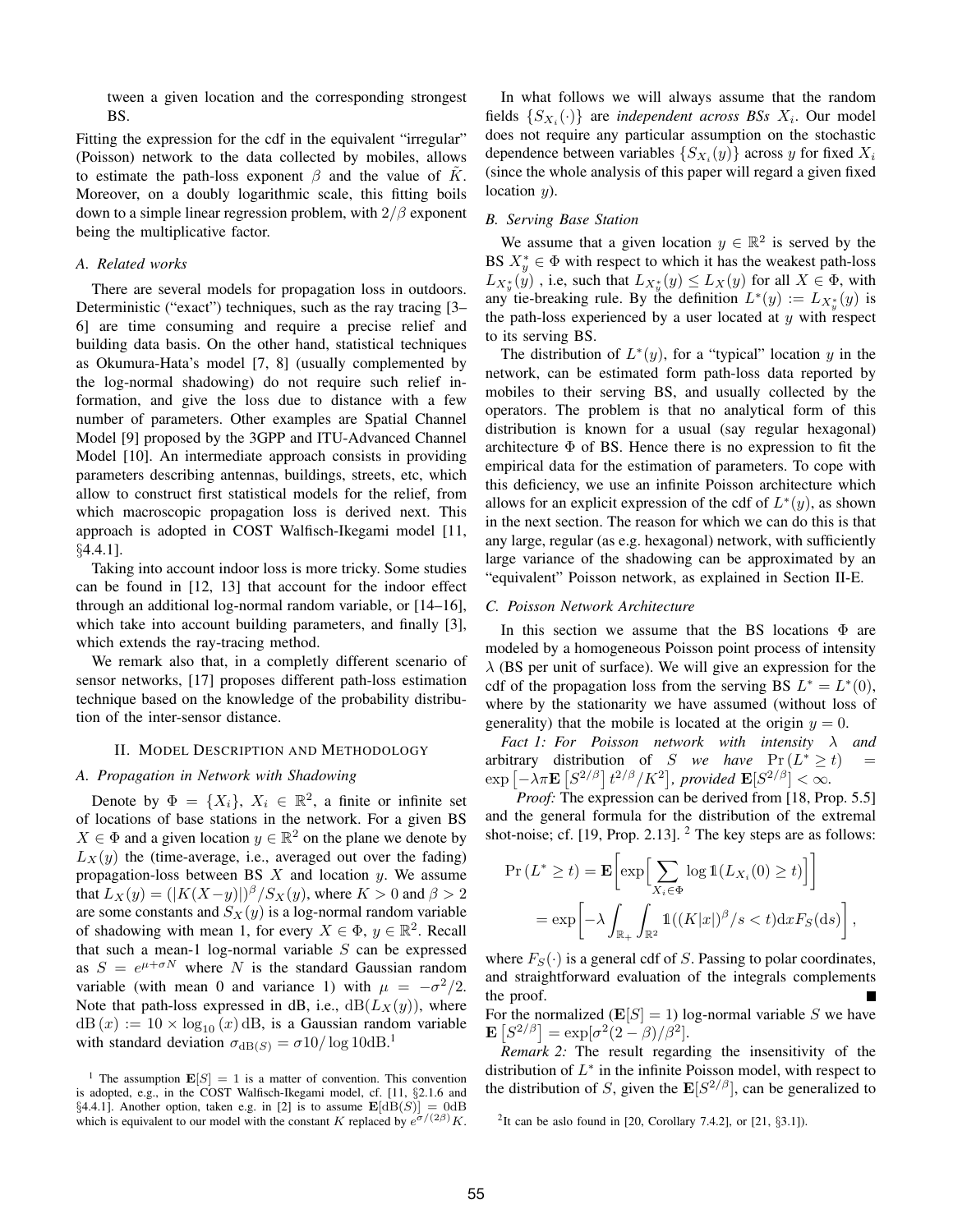*any network characteristic* that is entirely defined by the collection of propagation losses  $\{L_{X_i}(0) = (K|X_i|)^{\beta}/S_{X_i}(0)$ :  $X_i \in \Phi$  experienced by the mobile at the given location (as, e.g., the value of the signal-to-interference ratio with respect to the serving station); cf. [18, the proof of Prop. 5.5]. This means that *the infinite Poisson network with an arbitrary shadowing* S *is perceived at a given location statistically in the same manner as an "equivalent" infinite Poisson with "constant shadowing*" equal to  $s_{const} = (\mathbf{E}[S^{2/\beta}])^{\beta/2}$  (to have the same moment of order  $2/\beta$ ). The model with such a "constant shadowing" boils down to the model without shadowing  $(S \equiv 1)$  and the constant K replaced by  $\tilde{K} = K/\sqrt{\mathbf{E}[S^{2/\beta}]}$ .

#### *D. Linear-regression estimation of parameters*

We will now show how to estimate the propagation characteristics from measurements of the distribution of the propagation loss with the best server using Poisson model. We deduce from Fact 1 that

$$
\log\left(-\log\left(\Pr\left(L^*\geq \log t\right)\right)\right) = \log\left(\frac{\lambda \pi \mathbf{E}\left[S^{2/\beta}\right]}{K^2}\right) + \frac{2}{\beta}t
$$
  
=  $a + bt$ , (1)

where  $b = \frac{2}{\beta}$  and  $a = \log (\lambda \pi \mathbf{E} [S^{2/\beta}] / K^2) = \log(\lambda \pi / \tilde{K}^2)$ . Consequently, if the cdf of  $L^*$  is available from measurements (or simulations), then we may get  $a$  and  $b$  by a linear regression between  $\log(-\log(\Pr(L > t)))$  and  $\log t$ . This characterizes the path-loss exponent  $\beta$  and the constant K to be used with the "equivalent" infinite Poisson model without shadowing; cf. Remark 2. (Note that the mean number of base-stations  $\lambda$ per unit of surface is known by the operator.)

Regarding the original model with the normalized lognormal shadowing, the above expression for  $K$  gives the following equation involving the parameters K and  $\sigma$ .

$$
Ke^{\sigma^2 \frac{\beta - 2}{2\beta^2}} = \tilde{K}.
$$
 (2)

*Remark 3:* In the case of outdoor measurements, the above linear-regression estimation approach can be validated and completed by other existing propagation models, for example the COST Walfisch-Ikegami propagation model [11]. The validation consists in comparison of the obtained values of  $β$ . Completion consists in using the value of the constant K given by this complementary method to deduce from (2) the unknown value of  $\sigma$  (characterizing the shadowing ignored by COST Walfisch-Ikegami model). Following this approach we obtain

$$
\sigma_{\text{dB}(S)} = \frac{10}{\log 10} \left( \frac{2\beta^2}{\beta - 2} \log \left( \frac{\tilde{K}}{K} \right) \right)^{1/2} \text{dB}. \tag{3}
$$

*E. Approximating Regular Networks with Log-Normal Shadowing by Poisson Ones*

Having seen how to use Poisson model to estimate the parameters of the propagation, in this section we will show why and when one can use this model in the context of a "regular" network. Due to space constraint, we will consider only hexagonal network architectures and we will only statistically compare the empirical (simulated) distribution of  $L^*$  for such networks to that given in Fact 1 for the Poisson network.<sup>3</sup>

Consider the hexagonal network  $\Phi_H^N$  of  $N \times N$  BS located Consider the nexagonal network  $\Psi_H^G$  of  $N \times N$  BS located<br>in the rectangle  $[-N\Delta/2, N\Delta/2) \times [-N\sqrt{3}\Delta/4, N\sqrt{3}\Delta/4]$ , where  $\Delta$  is the distance between two adjacent stations, and serving users located in this rectangle. Note that the density of such a network is equal to  $\lambda = 2/(\Delta^2 \sqrt{3})$ . In order to be able to neglect the boundary effects, let us assume the *toroidal metric* ("wrap around" the network, see [18] for details). Consequently, the distribution of  $L^* = L^*(y)$  does not depend on the location  $y$ . A closed form expression for this distribution is not known, however, in the case of lognormal shadowing with sufficiently large values of  $\sigma_{dB(S)}$ , this distribution can be approximated (fitted) by the corresponding expression for the infinite Poisson network given in Fact 1, and this even for quite small size  $N$  of the (finite) hexagonal network.

To support this claim, we simulate the hexagonal network and compare the empirical cdf of  $L^*$  to that given in Fact 1 with the same parameters. We observe that the *supremum* (Kolmogorov) distance between the two cdf decreases in  $\sigma_{\text{dB}(S)}$ . To make this observation more quantitative, we perform Kolmogorov-Smirnov (K-S) test (which is based on this distance; cf. [23]) and on Figure 1 we show the values of  $\sigma_{\text{dB}(S)}$ , in function of  $\beta$  for  $N = 6, 30, 50$ , above which the K-S test does not allow to distinguish the empirical cdf for the hexagonal model (based on 300 observations) from the analytical (Poisson case) expression, at the 99% confidence level, for 9/10 realizations of the hexagonal network. Figure 2 visualizes the goodness of fit for these critical values of  $\sigma_{dB(S)}$ for  $N = 6$  (i.e.,  $6 \times 6 = 36$  BS network).

#### III. NUMERICAL EXPERIMENTS

We will apply now the approach described in previous sections, using simulation and measurement regarding  $L^*$ , realized and collected in the cellular network of *Orange* in a certain large city in Europe, with density  $\lambda = 5.09 \text{km}^{-2}$ . We shall deduce respectively the outdoor then the indoor propagation characteristics of this dense urban area.

#### *A. Outdoors*

The BS positions are these of the UMTS network of *Orange* in a certain large city in Europe, operating with the carrier frequency of 2.1GHz. The distribution of the outdoor loss  $L^*$ with the serving BS is obtained by simulations carried with *StarWave*, a propagation software developed by *Orange Labs*. 4 The linear fitting (1) of the empirical data obtained from these

<sup>3</sup>We believe, a more general result, regarding convergence of onedimensional characteristics of arbitrary (regular in some sense) networks, to the Poisson limit, when  $\sigma \to \infty$ , can be worked out following arguments similar to these used in the proof of the random-translations convergence in [22, Theorem 9.4.II].

<sup>4</sup>This tool uses detailed relief and building's databases and accounts for the diffraction, the guided propagation as well as the reflection on the relief.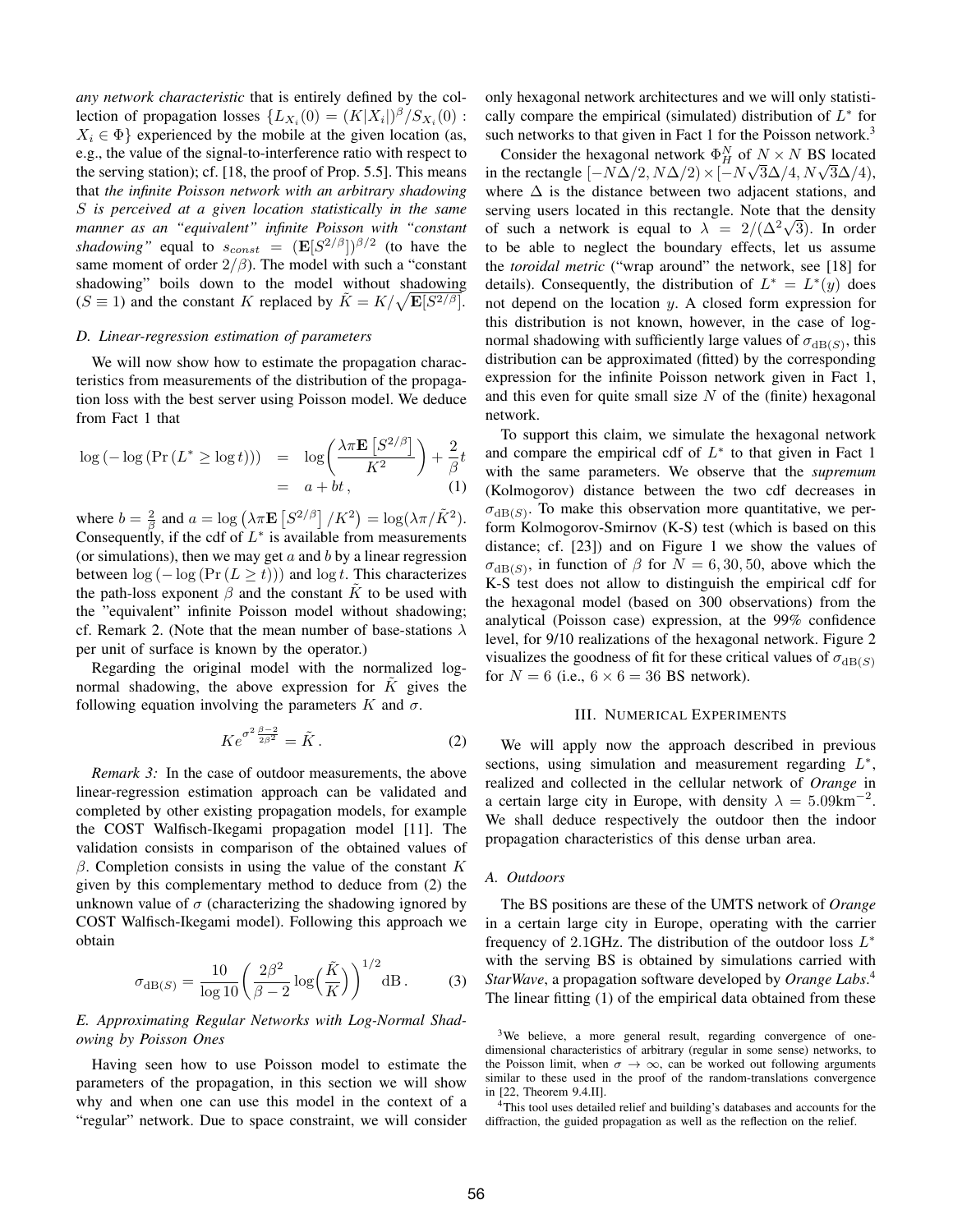

Fig. 1. Critical values of  $\sigma_{dB(S)}$  in function of the path loss exponent  $β$ , for different network sizes, above which, the empirical distribution of  $L^*$  in the hexagonal network cannot be distinguished from this for the "equivalent" Poisson model (cf. Section II-E).



Fig. 2. Comparison of the empirical cdf of  $L^*$  in the hexagonal network of  $6 \times 6 = 36$  BS (solid lines) to the theoretical cdf of  $L^*$  in the "equivalent" Poisson model (dashed lines) for  $\beta = 2, 2.5, 3, \dots, 5$  (curves from left to right) and the corresponding critical values of  $\sigma_{dB(S)} = \sigma_{dB(S)}(\beta)$  taken from Figure 1.

simulations gives the values  $\beta = 3.85$  and  $\tilde{K} = 10\,461 \text{km}^{-1}$ ;<sup>5</sup>. The curve given on Figure 3 shows all the couples of  $K$  and  $\sigma_{dB(S)}$  characterized by (2).

Following Remark 3, we consider also the COST Walfisch-Ikegami model for the same frequency 2.1GHz; <sup>6</sup>. This model gives the following values  $\beta = 3.80, K = 6910 \text{km}^{-1}$  for the non-line-of-sight path-loss. Observe that the values of  $\beta$  obtained by the two approaches are close to each other,

<sup>5</sup>The 95%-confidence intervals are  $\beta \in [3.34, 4.54], K \in$ [3 377, 32 404]km<sup>-1</sup>; the Kolmogorov distance between the empirical cdf and the estimated theoretical cdf is  $D = 0.274$ .

<sup>6</sup>The other network parameters are: BS antenna height 30m, mobile antenna height 1.5m, percentage of buildings 70%, nominal building height 25m, building separation 30m and street width 20m.



Fig. 3. Standard deviation of the shadowing  $\sigma_{\text{dB}(S)}$  as function of the constant K estimated from *StarWave* (2.1GHz) data for outdoors, by the linear-regression method; estimated values are  $\beta = 3.85$ ,  $\tilde{K} = 10\,461$ km<sup>-1</sup>. The red point designates the values obtained by conjunction of this approach with the COST Walfisch-Ikegami model.



Fig. 4. Similar estimation as on Figure 3 from the real data (80% indoors) collected in a 1.8GHz GSM network of *Orange*;  $\beta = 3.64$ .  $\tilde{K} = 36622 \text{km}^{-1}$ . The red point corresponds to the COST Walfisch-Ikegami model for outdoor scenario for this frequency.

which may validate the novel approach for the data under consideration. Plugging the above value of  $K$  into (3) allows to derive the logarithmic standard deviation of the shadowing  $\sigma_{dB(S)} = 11.2dB$ .

#### *B. Indoors*

We consider now the actual users' data collected in the GSM network of *Orange* operating with the carrier frequency  $1.8$ GHz;<sup>7</sup>. The operator estimates that approximately  $80\%$  of users are indoors and the remaining 20% outdoors. The linear

 $7$ In fact the measurements concern the network operating on two frequency bands 1800MHz and 900MHz. Users connect first on 1800MHz, and in case of a problem switch to 900MHz. Therefore the reported data may lead to an underestimation of large values of the propagation loss.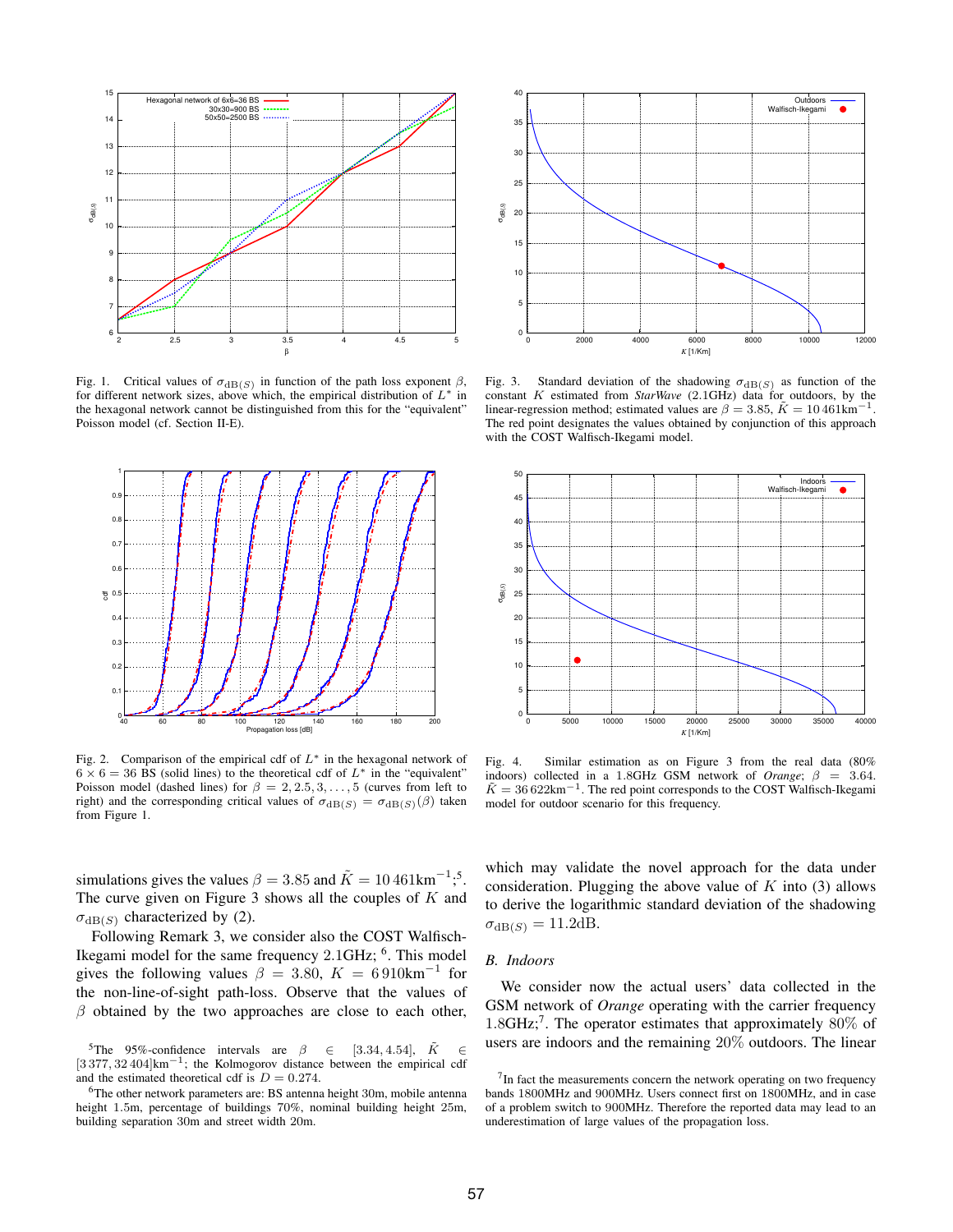fitting (1) gives  $\beta = 3.64$ ,  $\tilde{K} = 36622 \text{km}^{-1}$ ;<sup>8</sup>. Figure 4 represents  $\sigma_{dB(S)}$  in function of K for these estimates. We are not aware of any alternative model valid for indoor scenario, similar to the COST Walfisch-Ikegami model, to validate these estimates. The following approach to indoor scenario is often adopted.

Let us assume that indoor conditions do not modify the path-loss exponent  $\beta$  (which hence remains the same as for the outdoor communications in the same network) but modify only the values of the constants K and  $\sigma_{dB(S)}$ . More precisely, let us assume that the "overal" propagation loss can be decomposed as  $(K_{out}r)^{\beta}/(S_{out} \times S_{in})$ , where the constant  $K_{out}$  and the normalized log-normal  $S_{out}$  correspond to the outdoor scenario, and  $S_{in}$  is a log-normal random variable, independent of  $S_{out}$ , with some mean  $\mathbf{E}[S_{in}]$  (not necessarily equal to one, reflecting additional mean indoor penetration loss) and logarithmic standard deviation  $\sigma_{dB(S_{in})}$  (reflecting additional indoor loss variability). This model boils down to our previous model of Section II-A with  $K = K_{out} \times K_{in}$ , where  $K_{in} = 1/\mathbf{E}[S_{in}]^{1/\beta}$  and  $\sigma_{dB(S)} = \sigma_{dB(S_{out})} + \sigma_{dB(S_{in})}$ .

Following this approach, we can use the COST Walfisch-Ikegami propagation model to obtain (for the carrier frequency 1.8GHz)  $K_{out} = 5940 \text{km}^{-1}$ . It is also commonly believed that  $\sigma_{dB(S_{out})}$  does not depend on the frequency. Hence we take our previous estimate  $\sigma_{dB(S_{out})} = 11.2 \text{dB}$ . These values are depicted on Figure 4. The method does not allow to fix  $K_{in}$  and  $\sigma_{dB(S_{in})}$  but gives only some bounds. Indeed, they should make K and  $\sigma_{dB(S)}$  lie on the curve given on Figure 4, somewhere between the following two extremes:  $K_{in} = 1$ with  $\sigma_{dB(S_{in})} = 23.4$ dB (in which case indoors increases only the variance of the propagation loss) and  $K_{in} = 4.09$  with  $\sigma_{dB(S_{in})} = 0$ dB (in which case indoors increases only the mean propagation loss).

#### IV. CONCLUSION

We have proposed a new method allowing to estimate the parameters of the usual statistical model of the propagation loss, including shadowing, using data reported by the mobiles, regarding their propagation loss with respect to the serving BS. This complements existing statistical methods Okumura-Hata's or COST Walfisch-Ikegami model, by allowing for shadowing estimation.

#### ACKNOWLEDGMENT

We thank A. Saadani, N. Malhouroux (Orange Labs), A. Stidwell, G. Roylance and M.A. Marzoug (Orange UK) for useful discussions.

#### **REFERENCES**

[1] T. S. Rappaport, *Wireless communications: principles and practice*, Prentice Hall PTR, 2002.

<sup>8</sup>The 95%-confidence intervals are  $\beta \in [3.42, 3.88]$ ,  $\tilde{K} \in$ [21 121, 63 477]km<sup>-1</sup>; the Kolmogorov distance between the empirical cdf and the estimated theoretical cdf is  $D = 0.119$ . Note a better fit than in the case of the outdoor data, which is probably due to a larger value of  $\sigma_{dB(S)}$ .

- [2] W. C. Jakes, *Microwave mobile communications*, John Wiley and Sons, 1974.
- [3] J. P. Rossi and A. J. Levy, "A ray model for decimetric radio-wave propagation in an urban area," *Radio Sci.*, vol. 27, no. 6, Nov. 1992.
- [4] T. Kurner, D.J. Cichon, and W. Wiesbeck, "Concepts and results for 3d digital terrain based wave propagation models : an overview," *IEEE J. Sel. Areas Commun.*, vol. 11, no. 7, Sept. 1993.
- [5] M. C. Lawton and J. P. Macgeehan, "The application of a deterministic ray launching for the prediction of radiochannel characteristics in small cell environment," *IEEE Trans. Veh. Technol.*, vol. 43, no. 4, Nov. 1994.
- [6] G. Liang and H. L. Bertoni, "A new approach to 3d ray tracing for propagation prediction in cities," *IEEE Trans. Antennas Propag.*, vol. 46, no. 6, June 1998.
- [7] Y. Okumura, E. Ohmori, T. Kawano, and K. Fukuda, "Field strength and its variability in VHF and UHF land mobile service," *Rev. Electr. Commun. Lab.*, 1968.
- [8] M. Hata, "Empirical formula for propagation loss in land mobile radio," *IEEE Trans. Veh. Technol.*, vol. VT-29, no. 3, 1980.
- [9] G. Calcev, D. Chizhik, B. Goransson, S. Howard, H. Huang, A. Kogiantis, A.F. Molisch, A.L. Moustakas, D. Reed, and Hao Xu, "A wideband spatial channel model for system-wide simulations," *IEEE Trans. Veh. Technol.*, vol. 56, no. 2, Mar. 2007.
- [10] ITU-R, "Guidelines for evaluation of radio interface technologies for IMT-Advanced," Public M.2135, ITU, 2008.
- [11] COST 231, *Evolution of land mobile radio (including personal) communications, Final report*, Information, Technologies and Sciences, European Commission, 1999.
- [12] D. C. Cox, R. R. Murray, and A. W. Norris, "Measurements of 800-MHz radio transmission into buildings with metallic walls," *Bell Syst. Tech. J.*, vol. 62, no. 9, 1983.
- [13] D. C. Cox, R. R. Murray, and A. W. Norris, "800 MHz Attenuation measured in and around suburban houses," *Bell Labs Tech. J.*, vol. 63, no. 6, July 1984.
- [14] R. Gahleitner and E. Bonek, "Radio waves penetration into urban buildings in small cell and microcells," in *Proc. of Vehicular Technology Conference*, June 1994.
- [15] A. J. Motley and J. M. Keenan, "Personnal communication radio coverage in building at 900 MHz and 1700 MHz," *Electronics Letters*, vol. 24, no. 12, June 1988.
- [16] T. S. Rappaport and S. Sandhu, "Radio wave propagation for emerging wireless personal communication systems," *IEEE Trans. Antennas Propag.*, vol. 36, no. 5, Oct. 1994.
- [17] G. Mao, B. D.O. Anderson, and B. Fidan, "Path loss exponent estimation for wireless sensor network localization," *Computer Networks*, vol. 51, no. 10, pp. 2467– 2483, 2007.
- [18] B. Błaszczyszyn, M. K. Karray, and F.-X. Klepper, "Impact of the geometry, path-loss exponent and random shadowing on the mean interference factor in wireless